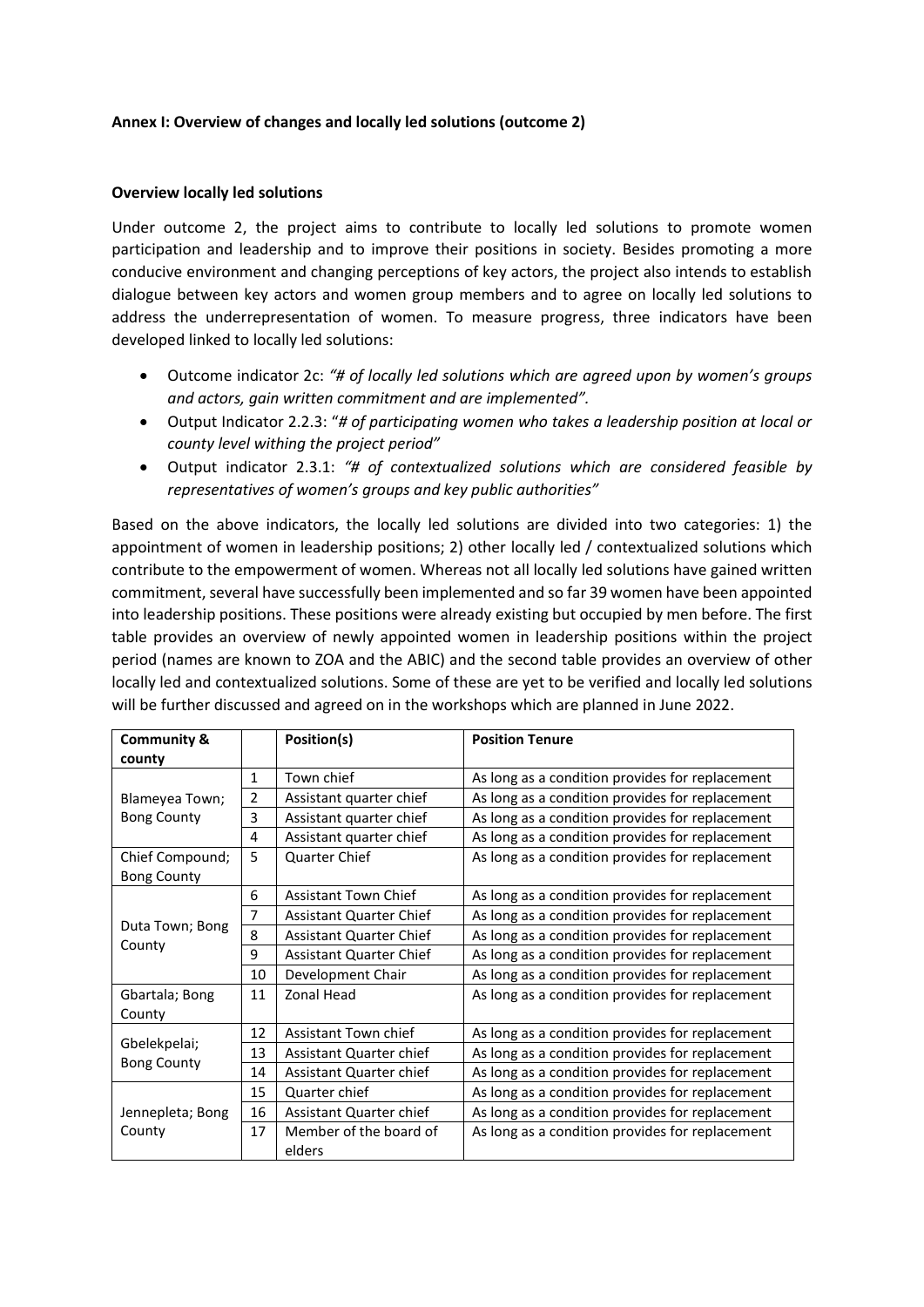|                                          | 18 | Head of community watch                                          | As long as a condition provides for replacement |
|------------------------------------------|----|------------------------------------------------------------------|-------------------------------------------------|
|                                          |    | forum                                                            |                                                 |
|                                          | 19 | <b>Assistant Town Chief</b>                                      | As long as a condition provides for replacement |
|                                          | 20 | <b>Quarter Chief</b>                                             | As long as a condition provides for replacement |
|                                          | 21 | Quarter Chief                                                    | As long as a condition provides for replacement |
| Kornie; Bong                             | 22 | <b>Assistant Youth President</b>                                 | As long as a condition provides for replacement |
| County                                   | 23 | Community watch leader                                           | As long as a condition provides for replacement |
|                                          | 24 | Assistant chair for the                                          | As long as a condition provides for replacement |
|                                          |    | community board of elder                                         |                                                 |
|                                          | 25 | Advisor                                                          | As long as a condition provides for replacement |
| Millionaire                              | 26 | Quarter chief                                                    | As long as a condition provides for replacement |
| Quarter; Bong                            | 27 | As long as a condition provides for replacement<br>Quarter chief |                                                 |
| County                                   | 28 | Quarter chief                                                    | As long as a condition provides for replacement |
| SKT; Bong County                         | 30 | <b>Assistant Town Chief</b>                                      | As long as a condition provides for replacement |
| Goba-Chop;                               | 31 | <b>Block Leader</b>                                              | As long as a condition provides for replacement |
| Montserrado                              | 32 | <b>Block Leader</b>                                              | As long as a condition provides for replacement |
| County                                   |    |                                                                  |                                                 |
| King Gray;                               | 33 | Advisor on the community                                         | As long as a condition provides for replacement |
| Montserrado                              |    | board of elder                                                   |                                                 |
| County                                   |    |                                                                  |                                                 |
| Point<br>West                            | 34 | <b>Block Leader</b>                                              | As long as a condition provides for replacement |
| Township;                                | 35 | Member of the community                                          | As long as a condition provides for replacement |
| Montserrado                              |    | board of elder                                                   |                                                 |
| County<br>36<br>Advisor on the community |    | As long as a condition provides for replacement                  |                                                 |
|                                          |    | board of elder                                                   |                                                 |
|                                          | 37 | Vice chair for operation                                         | 3yrs                                            |
| Chocolate City;<br>Montserrado           | 38 | Chair for Women and                                              | 3yrs<br>3yrs                                    |
|                                          |    | Children affair                                                  |                                                 |
| County                                   | 39 | <b>Treasure</b>                                                  |                                                 |

| S/N                      | Community                                          | <b>Locally Led Solutions</b>                                                                                                                                                                                                                                                                                                                                                                                                                                                                                                                            |
|--------------------------|----------------------------------------------------|---------------------------------------------------------------------------------------------------------------------------------------------------------------------------------------------------------------------------------------------------------------------------------------------------------------------------------------------------------------------------------------------------------------------------------------------------------------------------------------------------------------------------------------------------------|
|                          | & County                                           |                                                                                                                                                                                                                                                                                                                                                                                                                                                                                                                                                         |
| $\mathbf{1}$             | Careysburg<br>West point;<br>Montserrado<br>County | In Careysburg, the women's group has united themselves and support each other<br>through several activities. Several activities including construction of pit hole latrine<br>around the community, construction of office for women and children detachment<br>were jointly initiated and completed by the women's group and the AI group also<br>secured a land and are currently carrying on cassava farming to sustain their group.<br>Additionally, the group committed themselves to make woman assistant general<br>secretary for the community. |
| $\overline{\phantom{a}}$ | Jennepleta;<br><b>Bong County</b>                  | The women's group in Jennepleta has secured a land to erect a Centre for the<br>community women. The group is engaged in collecting river sand and selling to<br>generate income for the construction.                                                                                                                                                                                                                                                                                                                                                  |
| 3                        | Gbelekpelai;<br><b>Bong County</b>                 | The group secured a land and are engaged with beans farming for income<br>generation to enable them start VSLA in the community.                                                                                                                                                                                                                                                                                                                                                                                                                        |
| 4                        | Chief<br>Compound;<br><b>Bong County</b>           | The group started their own CSLA with twenty-five members. In addition, they are<br>also constructing a palava hut in their community from the transportation given to<br>them by Bong County Women Organization.                                                                                                                                                                                                                                                                                                                                       |
| 5                        | King Gray                                          | The group started their own CSLA with twenty-five members and have also set-up a<br>mobilization team to carry out awareness to women that were left out of the<br>project.                                                                                                                                                                                                                                                                                                                                                                             |
| 6                        | Bay<br>community                                   | The enabler in this community (clan chief) set up a committee comprising four<br>women for mediation and women representation in his office.                                                                                                                                                                                                                                                                                                                                                                                                            |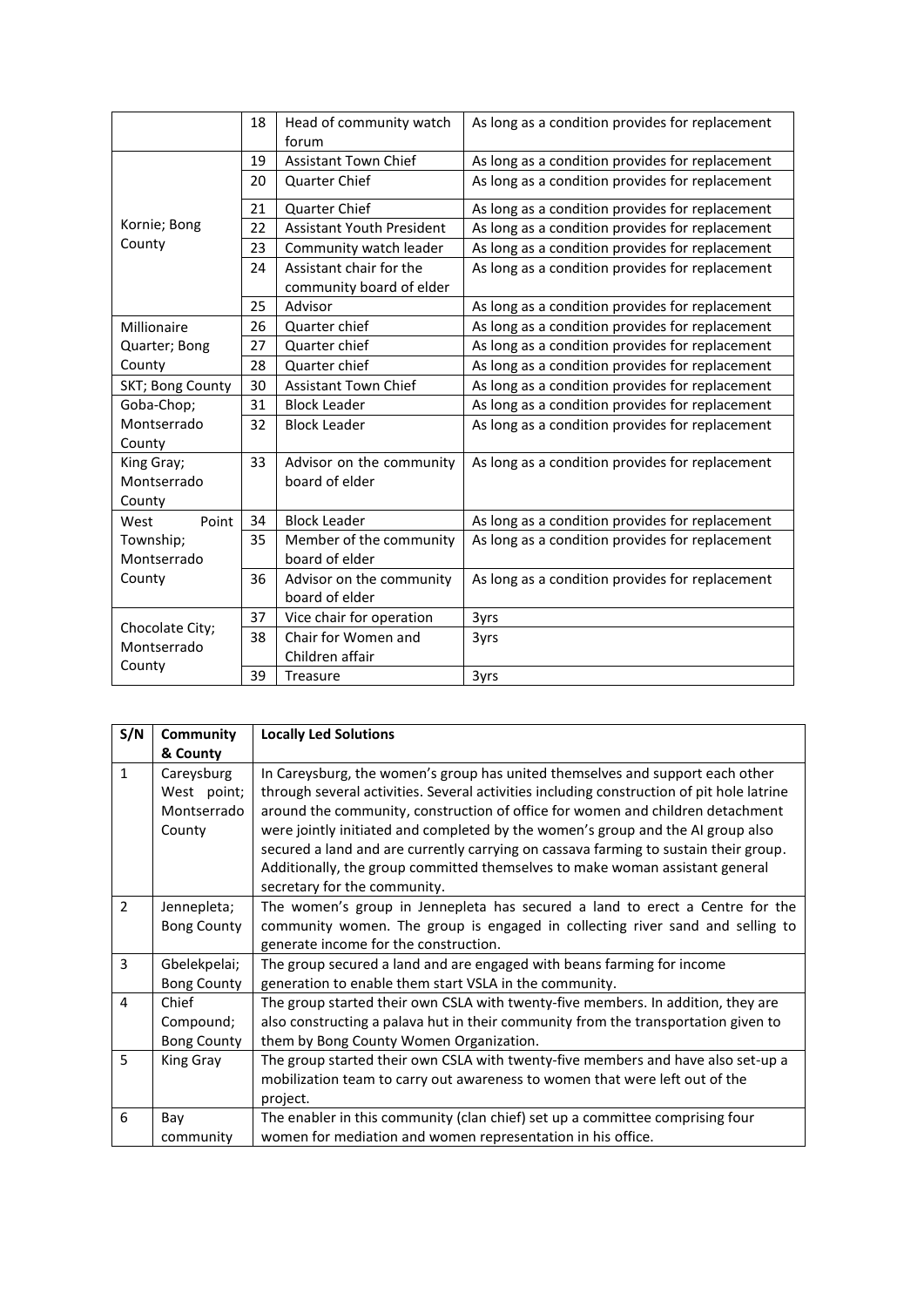# Changes observed in communities and actors as a result of the Appreciative Inquiry

## Communities

| S/N            | Community<br>& County                    | <b>Situation before intervention</b>                                                                                                                                                                                                                                 | Changes observed (local solutions, perceptions)                                                                                                                                                                                                                                                                                                                                                                                                                                                                                                                                                                                                                                                                   | Next steps /<br>agreements                                                                                                                         | Follow up                                                                                              |
|----------------|------------------------------------------|----------------------------------------------------------------------------------------------------------------------------------------------------------------------------------------------------------------------------------------------------------------------|-------------------------------------------------------------------------------------------------------------------------------------------------------------------------------------------------------------------------------------------------------------------------------------------------------------------------------------------------------------------------------------------------------------------------------------------------------------------------------------------------------------------------------------------------------------------------------------------------------------------------------------------------------------------------------------------------------------------|----------------------------------------------------------------------------------------------------------------------------------------------------|--------------------------------------------------------------------------------------------------------|
| 1              | Blameyea<br>Town; Bong<br>County         | Blameyea is a traditional community.<br>Strong opposition against women's<br>leadership because the secret nature<br>of the tradition does not allow for<br>women to occupy top positions. This<br>limited female involvement in the<br>community and in leadership. | The intervention transformed the perception of a key<br>traditional leader who saw women's participation in<br>leadership and decision-making as taboo. He initially<br>told the scoping team that it is traditionally forbidden<br>for women to make decisions and that women's<br>leadership should not be encouraged to prevent<br>society's disorganization. He claimed that society is<br>peaceful when women remain in their God-given role<br>of cooking and caregiving. But after several<br>Appreciative Inquiry meetings in their community, he<br>resigned as town chief and handed the position to a<br>woman. He also advocated for three appointed women,<br>who currently serve as quarter chiefs. | Participants are<br>thinking about a<br>sustainability<br>plan.                                                                                    | Coaching and constant<br>follow-up are needed on<br>women's leadership and the<br>sustainability plan. |
| $\overline{2}$ | Chief<br>Compound;<br><b>Bong County</b> | The community had a male zonal<br>head, and men headed all five<br>quarters. No active organizational<br>groups for women were present. The<br>men had ultimate control, and<br>women had no interest in their<br>decision-making roles.                             | Women have discovered their potential. A female was<br>appointed and inducted as quarter chief in quarter 2,<br>and the zonal head further promised to appoint<br>another female quarter chief in quarter 3.                                                                                                                                                                                                                                                                                                                                                                                                                                                                                                      | The zonal head<br>promised to<br>appoint another<br>woman as<br>quarter chief in<br>quarter 3 to<br>mentor the<br>newly inducted<br>quarter chief. | Follow-up needed on<br>promise to appoint another<br>woman.                                            |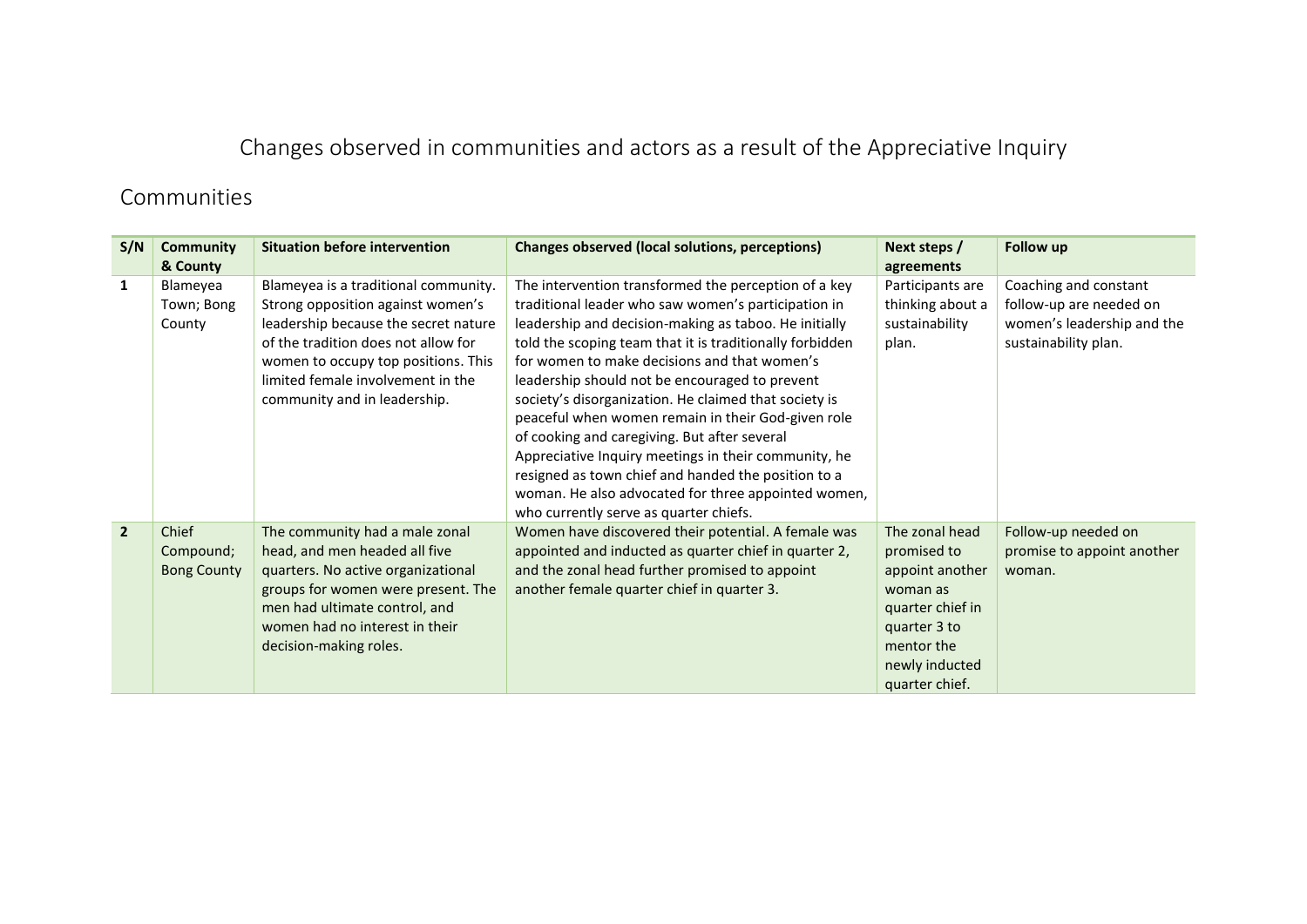| 3                       | Duta Town;<br><b>Bong County</b>   | Men headed all nine quarters.<br>Women were very passive and had<br>no interest in decision-making roles.<br>They believed men to be the<br>ultimate decision-makers and said<br>that men had never sought their<br>interest and felt it was useless even<br>to consider inclusion. Instead, they<br>focused on their livelihoods and<br>farming. | Since the Appreciative Inquiry Meetings, women in the<br>Al group have increasingly positive perceptions towards<br>inclusive decision-making and benefits to them and<br>their community. Women thought that community<br>meetings were exclusive to men, but they are now<br>significant actors in such meetings. After the<br>intervention, the men have appointed five women; one<br>Assistant Town Chief, three Assistant Quarter Chiefs,<br>and one Developmental Chair. | Participants are<br>thinking about a<br>sustainability<br>plan.                                                                                                                                                                               | Coaching and constant<br>follow-up are needed on<br>women's leadership and the<br>sustainability plan. |
|-------------------------|------------------------------------|---------------------------------------------------------------------------------------------------------------------------------------------------------------------------------------------------------------------------------------------------------------------------------------------------------------------------------------------------|--------------------------------------------------------------------------------------------------------------------------------------------------------------------------------------------------------------------------------------------------------------------------------------------------------------------------------------------------------------------------------------------------------------------------------------------------------------------------------|-----------------------------------------------------------------------------------------------------------------------------------------------------------------------------------------------------------------------------------------------|--------------------------------------------------------------------------------------------------------|
| $\overline{\mathbf{4}}$ | Gbartala;<br><b>Bong County</b>    | The community had nine leaders;<br>eight males and one female. Women<br>had no interest since they had not<br>realized their leadership potential<br>and the significance of their<br>participation in decision-making.                                                                                                                           | One meeting participant indicated improved self-<br>confidence to participate in leadership and decision-<br>making processes. Meanwhile, a woman in the<br>Appreciative Inquiry group was appointed and inducted<br>as zonal head for a newly created zone in Gbartala,<br>Bong County.                                                                                                                                                                                       | The community<br>is committed to<br>advocating for a<br>woman to be<br>the city mayor<br>for the<br>community.                                                                                                                                | Follow-ups are needed on<br>the commitment to<br>advocate for a female city<br>mayor.                  |
| 5                       | Gbelekpelai;<br><b>Bong County</b> | Women were very inactive and had<br>no interest in decision-making roles.<br>They believed that men were the<br>ultimate decision-makers. The men<br>had all the authority to decide who<br>participated in their community's<br>leadership and decision-making<br>processes.                                                                     | Three women were appointed and currently serve in<br>local positions; one Assistant Town Chief and two<br>Assistant Quarter Chiefs.                                                                                                                                                                                                                                                                                                                                            | The group<br>promised to<br>continue the<br>meetings to<br>mentor other<br>women; The<br>group has<br>started to plant<br>beans and will<br>use the<br>proceeds to<br>empower the<br>women in the<br>group through<br>establishing a<br>VSLA. | Follow-ups are needed to<br>ensure sustainability.                                                     |
| 6                       | Jennepleta;                        | Before the project, women were                                                                                                                                                                                                                                                                                                                    | The Appreciative Inquiry meetings helped build                                                                                                                                                                                                                                                                                                                                                                                                                                 | The men                                                                                                                                                                                                                                       | Follow-ups are needed on                                                                               |
|                         | <b>Bong County</b>                 | very passive and had no interest in<br>decision-making roles. They believed                                                                                                                                                                                                                                                                       | women's confidence to participate in leadership and<br>decision-making. Four women were appointed and are                                                                                                                                                                                                                                                                                                                                                                      | promised to<br>guide the                                                                                                                                                                                                                      | the guidance of the women<br>leaders.                                                                  |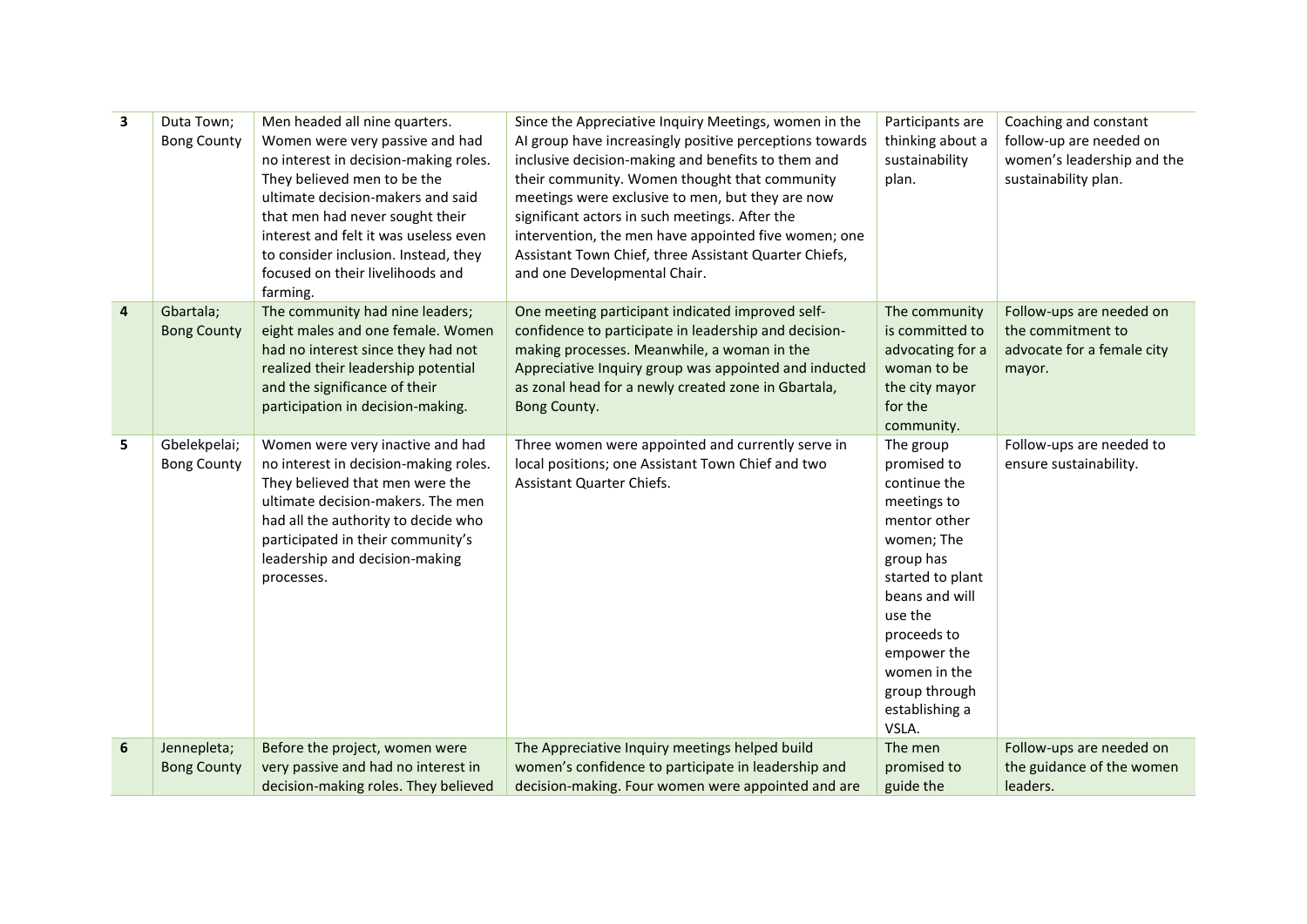|                |                                               | that men were the ultimate decision-<br>makers. They also said that men had<br>never sought their interest since they<br>had the power to decide; it was<br>useless to consider inclusion.                                                                                                                                                                  | currently serving local leadership positions at the<br>community level. Positions given to women include;<br>one quarter chief, two Assistant Quarter chiefs, and<br>one head of the community watch forum. Additionally,<br>two women were given the opportunity to be members<br>of the community board of elders and they accepted.                          | inducted<br>women in their<br>new positions.                                                                                             |                                                                                                          |
|----------------|-----------------------------------------------|-------------------------------------------------------------------------------------------------------------------------------------------------------------------------------------------------------------------------------------------------------------------------------------------------------------------------------------------------------------|-----------------------------------------------------------------------------------------------------------------------------------------------------------------------------------------------------------------------------------------------------------------------------------------------------------------------------------------------------------------|------------------------------------------------------------------------------------------------------------------------------------------|----------------------------------------------------------------------------------------------------------|
| $\overline{7}$ | Kornie; Bong<br>County                        | Women and girls were marginalized<br>from social, economic, civic, and<br>political decision-making processes.<br>Men held all the community's<br>leadership positions, and there were<br>no organized women groups.<br>Women always shied away because<br>they had not realized their potential<br>for leadership and participation in<br>decision-making. | After the intervention, women indicated their self-<br>confidence to participate in leadership and decision-<br>making processes increased. Six women were put in<br>leadership positions: one Assistant Town Chief, two<br>Quarters chiefs, one Assistant Youth President, one<br>Assistant chairperson for the community board of<br>elders, and one Advisor. | There is no<br>sustainability<br>plan to date.<br>The men<br>promised to<br>guide the<br>women in the<br>various<br>leadership<br>roles. | Follow-up is needed on the<br>guidance of women in<br>leadership and the project<br>sustainability plan. |
| 8              | Millionaire<br>Quarter;<br><b>Bong County</b> | Three women had been asked to act<br>as quarter chiefs in Millionaire<br>Quarter before the AI had started.<br>However, there were issues around<br>their appointment, due to several<br>reasons (the lack of support of other<br>women, interference by lawmakers<br>and their appointment not being<br>accepted by community members).                    | The women were inducted after the AI activities, which<br>helped to resolve the issues in the community.<br>Additionally, another woman was appointed as quarter<br>chief. The induction ceremony was held by the female<br>Gbarnga city mayor (an enabler for the project).                                                                                    | The men<br>promised to<br>guide the<br>inducted<br>women in their<br>-new positions.                                                     | Follow-ups are needed on<br>the guidance of women in<br>leadership.                                      |
| 9              | SKT; Bong<br>County                           | Women's leadership was forbidden<br>because culture completely prohibits<br>their participation in leadership and<br>decision-making. Women were<br>restricted to being submissive and<br>obedient to their husbands, and<br>anything contrary was unacceptable.                                                                                            | The traditional leader, who used to oppose the idea of<br>women occupying leadership positions, has appointed<br>a female Assistant Town Chief. He promised to appoint<br>additional women for other positions as long as they<br>displayed confidence to step out for leadership.                                                                              | The traditional<br>leader promised<br>to appoint<br>additional<br>women for<br>other positions.                                          | Follow-ups are needed on<br>continued commitment to<br>women's leadership and<br>sustainability plan.    |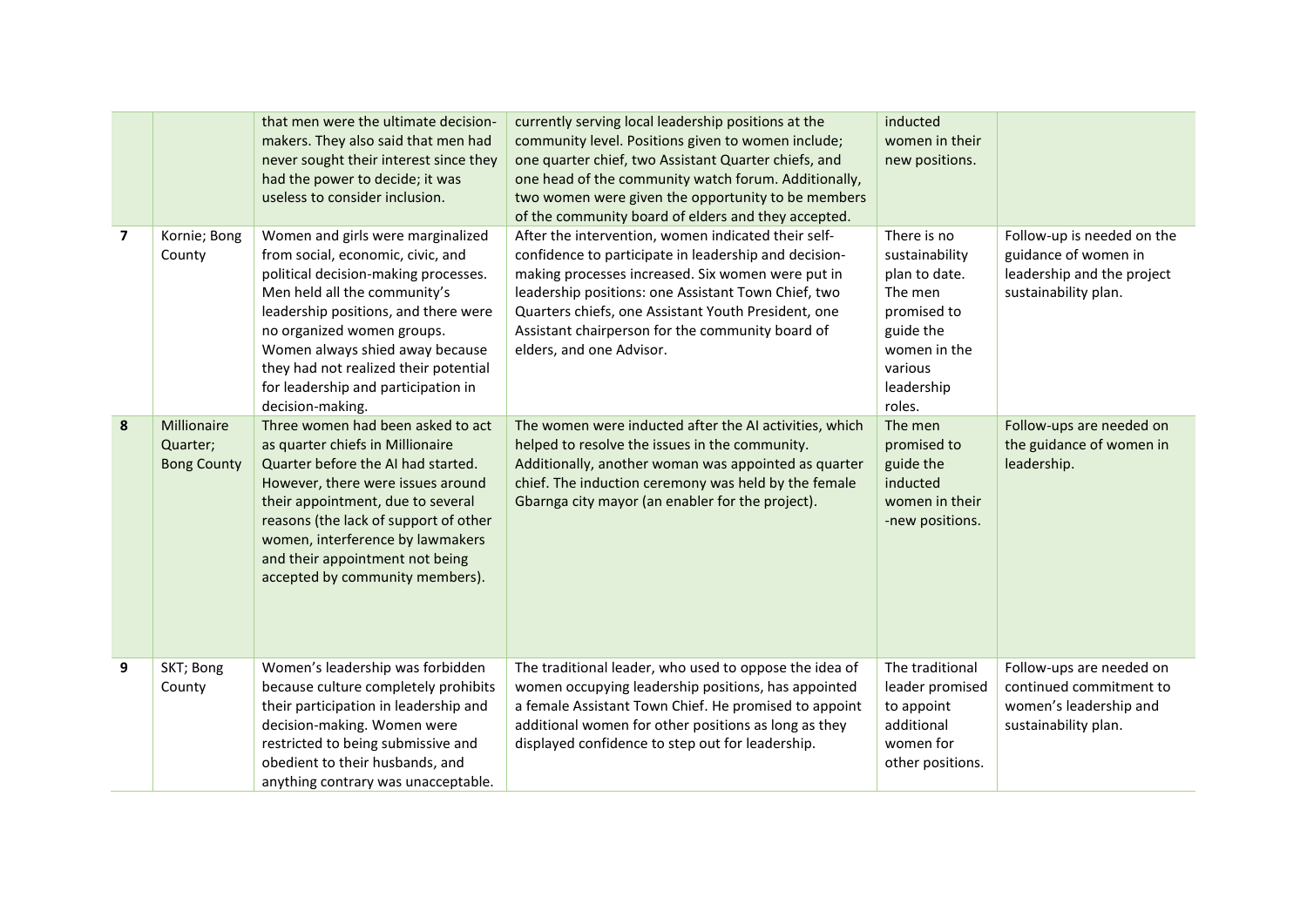| 10        | Suakoko;<br><b>Bong County</b>     | The community had a strong base for<br>support for female candidates for<br>political positions. Still, the women<br>lacked the self-confidence to take up<br>leadership and participate in<br>decision-making. Males headed the<br>five zones in the community.<br>Females in the community needed<br>more mentoring to empower them<br>to participate in leadership and<br>decision-making.                                                                         | The women indicated that they are no longer shy; they<br>can now talk in a group. One of the women mentioned<br>that she was appointed to be sessional chief before the<br>project started, but she rejected the position due to<br>fear and shyness. However, she recently accepted the<br>position because the AI meeting improved her<br>confidence.                                                                                                                                                                                             | One zonal head<br>promised to<br>hand his<br>position over to<br>a female.                        | Follow-ups are needed on<br>his commitment to finding a<br>female replacement for his<br>position and the<br>sustainability plan.                             |
|-----------|------------------------------------|-----------------------------------------------------------------------------------------------------------------------------------------------------------------------------------------------------------------------------------------------------------------------------------------------------------------------------------------------------------------------------------------------------------------------------------------------------------------------|-----------------------------------------------------------------------------------------------------------------------------------------------------------------------------------------------------------------------------------------------------------------------------------------------------------------------------------------------------------------------------------------------------------------------------------------------------------------------------------------------------------------------------------------------------|---------------------------------------------------------------------------------------------------|---------------------------------------------------------------------------------------------------------------------------------------------------------------|
| 11        | BAY Town;<br>Montserrado<br>County | A woman headed the community<br>leadership, but she was<br>overprotective of the position and<br>blocked leadership opportunities for<br>other women. Many of the<br>community dwellers were<br>dissatisfied as they felt that they<br>were disconnected from the<br>leadership and decision-making<br>processes. The community already<br>had an organized women's group but<br>needed mentoring on inclusive<br>participation in leadership and<br>decision-making. | Several women indicated that their decision-making<br>skills significantly improved due to the project. They<br>stated that their perception that women are only<br>responsible for domestic services and everything about<br>leadership<br>decision-making<br>and<br>are<br>exclusive<br>responsibilities for men has changed. They are now<br>encouraged to work along with the men in leadership<br>and decision-making, but disappointment with being<br>disconnected from the leadership and decision-making<br>processes remains a challenge. | Need to<br>improve the<br>connections<br>with leadership<br>and decision-<br>making<br>processes. | More mentoring and follow-<br>up are needed on the<br>dissatisfaction of dwellers'<br>exclusion from the decision-<br>making processes at<br>community level. |
| <b>12</b> | Bentol:<br>Montserrado<br>County   | Had a strong base for women's<br>leadership and participation in<br>decision-making. Still, despite being<br>a female herself, the city mayor was<br>not supporting other women's<br>leadership and participation in<br>decision-making.                                                                                                                                                                                                                              | The AI meeting impacted many women who previously<br>lacked the self-confidence to express themself. The five<br>male champions also cited improved knowledge of<br>inclusive leadership and decision-making participation.<br>The female mayor of Bentol city, a project blocker,<br>attended the feedback session and mentioned that she<br>is not mayor for the women alone, so he does not have<br>a particular interest in supporting the women.                                                                                               | Need to<br>continue to<br>work with the<br>city Mayor.                                            | Regular follow-up and<br>mentoring are needed on<br>female support for one<br>another for leadership and<br>decision-making.                                  |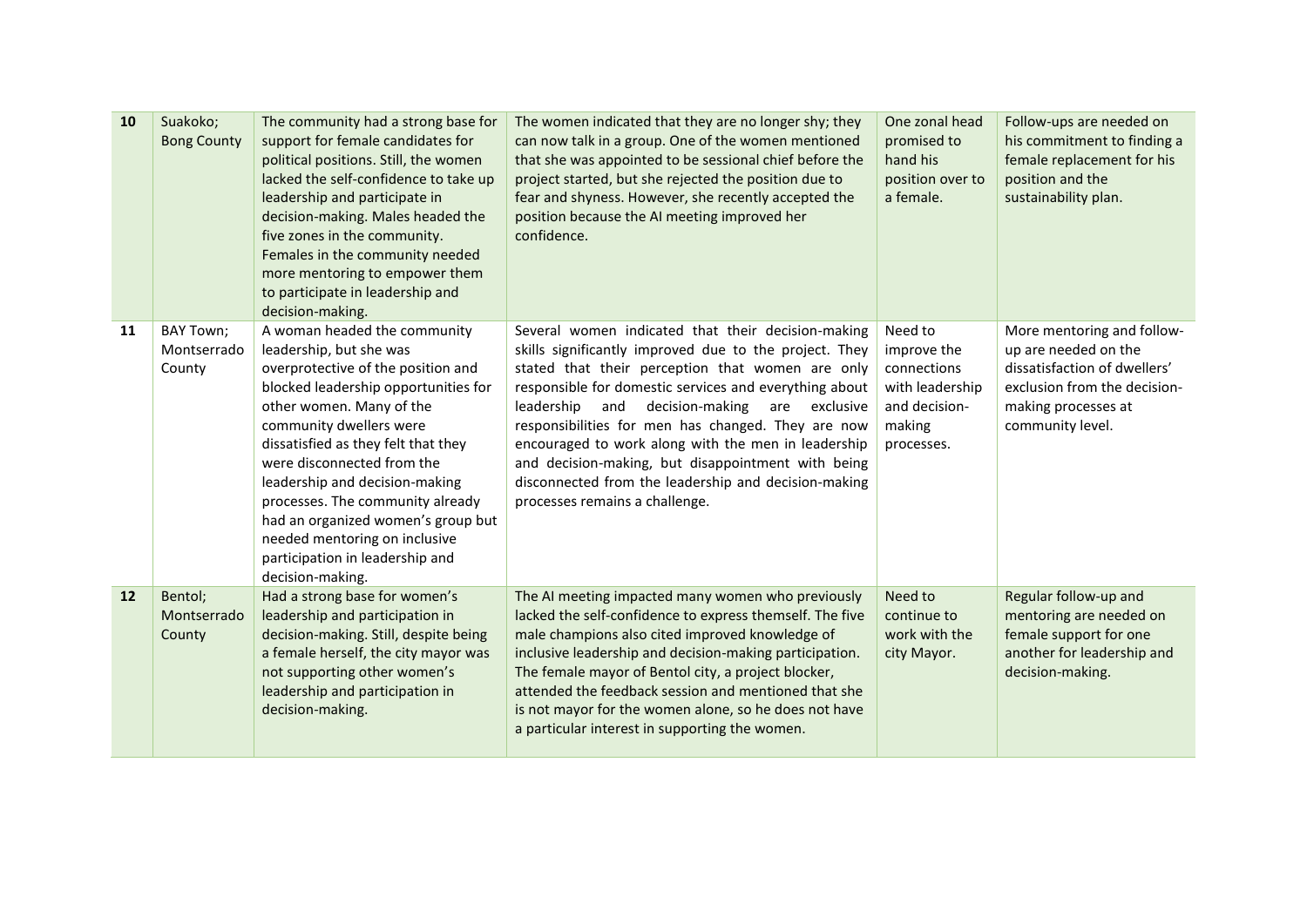| 13 | Careysburg<br>Manneh<br>Town;<br>Montserrado<br>County | Women accepted that men were the<br>ultimate decision-makers; they<br>lagged behind and had no interest in<br>decision-making roles.                                                                                                                                                                                                                                                                                                                | Unlike before, women are now proactive and are<br>interested in decision-making. A woman was appointed<br>and currently serves as Assistant Town chief. There is<br>improved self-confidence to participate in leadership<br>and decision-making processes. Many of the meeting<br>participants indicated that they are no longer shy; they<br>can now talk in a group.                                                                                                                                                                                                                                  | The group<br>promised to<br>engage in<br>cassava group<br>farming to<br>sustain the<br>project in their<br>community.      | More mentoring is needed<br>for equal and inclusive<br>decision-making and on<br>sustainability.                                                                                 |
|----|--------------------------------------------------------|-----------------------------------------------------------------------------------------------------------------------------------------------------------------------------------------------------------------------------------------------------------------------------------------------------------------------------------------------------------------------------------------------------------------------------------------------------|----------------------------------------------------------------------------------------------------------------------------------------------------------------------------------------------------------------------------------------------------------------------------------------------------------------------------------------------------------------------------------------------------------------------------------------------------------------------------------------------------------------------------------------------------------------------------------------------------------|----------------------------------------------------------------------------------------------------------------------------|----------------------------------------------------------------------------------------------------------------------------------------------------------------------------------|
| 14 | Careys burg<br>West point;<br>Montserrado<br>County    | The livelihood of women was solely<br>dependent on the production of<br>charcoal. Even though a female<br>occupied the community chair<br>position, there was a disconnect<br>between the benefit of her<br>leadership to that of other females in<br>the community. Women with low<br>incomes cannot buy land because of<br>the high cost. Nonetheless, women<br>in the community seemed decisive<br>and had the potential to grow and<br>develop. | Unlike before, women cited that they are now part of<br>decision-making at the community level. Several<br>activities were jointly initiated and completed,<br>including constructing a pit hole latrine around the<br>community and constructing an office for women and<br>children. Additionally, the group committed itself to<br>appointing a female assistant general secretary. The<br>community's perception of women's participation and<br>the relationship between the female chairperson and<br>other women improved, but the high cost of land for<br>low-income women remains a challenge. | The group also<br>promised to<br>engage in<br>cassava group<br>farming to<br>sustain the<br>project in their<br>community. | Continued follow-up is<br>needed on the appointment<br>of a female assistant general<br>secretary and the cassava<br>group farming to sustain the<br>project in their community. |
| 15 | Chocolate<br>city;<br>Montserrado<br>County            | Chocolate City community is a<br>considerably big community along<br>the Somalia Drive. Leadership in this<br>community comprises 13 elected<br>positions. Of the 13, only one is a<br>female, and she holds a position<br>traditionally given to women alone<br>(chairlady for women and children<br>affairs). This confirms that men are<br>entirely in charge.                                                                                   | The AI meeting changed the former mentality that<br>leadership and decision-making are exclusively for men.<br>The women stated that they now have the confidence<br>to compete and serve leadership and decision-making<br>roles. Meanwhile, three women won elected positions<br>during the May 14, 2022, community elections. Position<br>won by women include; Vice Chair for Operations,<br>Treasure and Chair for women and children affair.                                                                                                                                                       | Women<br>participated in<br>the community<br>elections and<br>did win some<br>seats.                                       | Follow-up is needed on the<br>women's who are elected to<br>support them in taking up<br>their roles.                                                                            |
| 16 | Goba-Chop;<br>Montserrado<br>County                    | Women were very passive and had<br>no interest in decision-making roles.<br>They believed that men were the<br>ultimate decision-makers. They also<br>said that men had never sought their                                                                                                                                                                                                                                                          | Women are now fully represented in the community<br>leadership structure. One of the appointed block<br>leaders testified that the AI meeting altered her<br>perception and reaction to things in the community.<br>Before the meetings started in their community, she                                                                                                                                                                                                                                                                                                                                  | The men<br>promised to<br>guide the<br>inducted                                                                            | Follow-ups are needed to<br>guide the women's<br>leadership and the<br>sustainability plan.                                                                                      |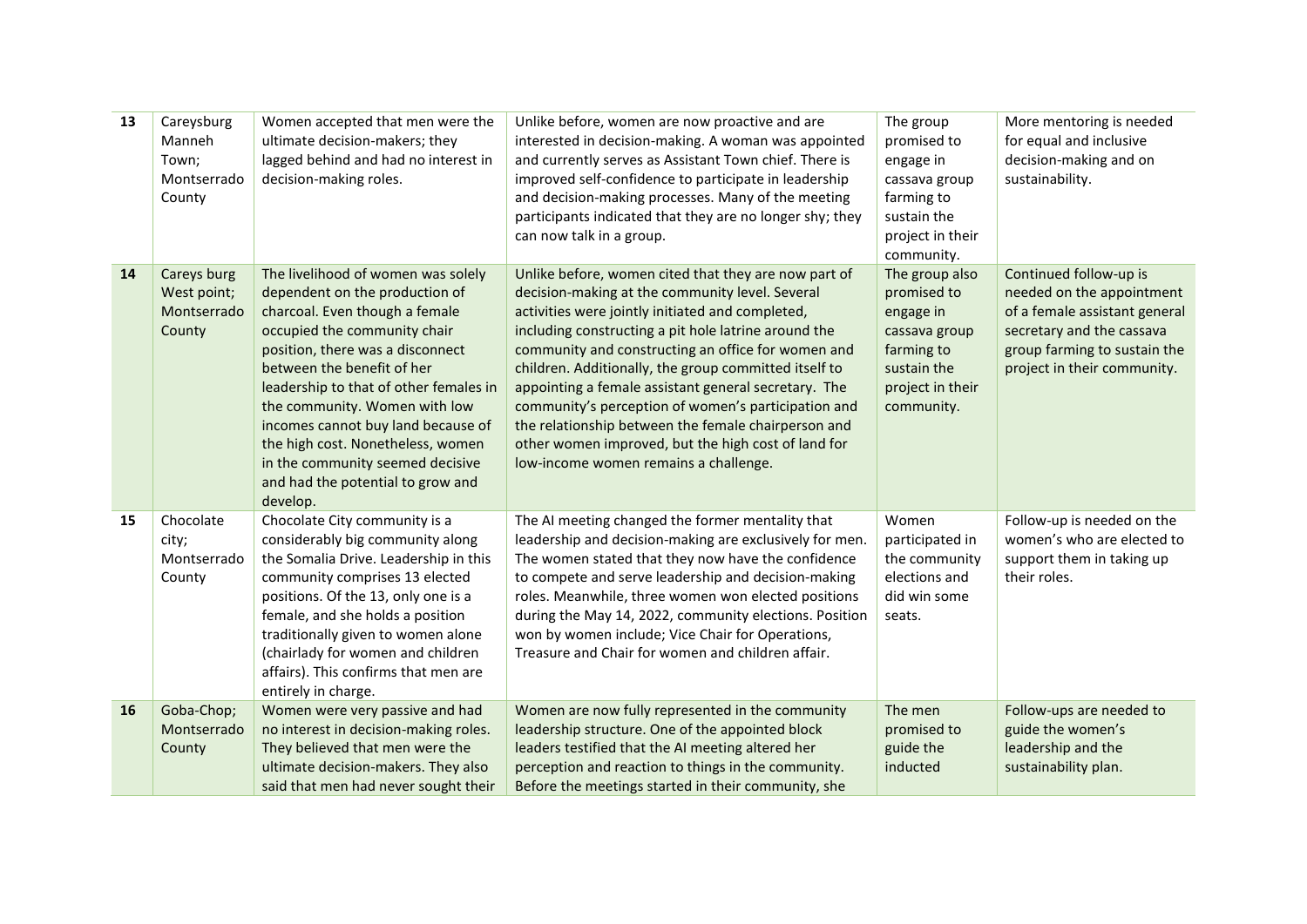|    |                                                    | interest since they had the power to<br>decide; it was useless to consider<br>inclusion.                                                                                                                                                         | thought the community's welfare was the community<br>leadership's responsibility. However, the inclusive<br>participation message has changed her to take the lead<br>in cleaning the vicinity she lives in. Another appointed<br>female block leader revealed she had never thought of<br>occupying a leadership position because of her previous<br>inability to express herself publicly. Now serving as a<br>block leader is a total change the project has had in her<br>life.                                                                                                                                                                                              | women in their<br>new positions.                                                                                                                                                                       |                                                                                                        |
|----|----------------------------------------------------|--------------------------------------------------------------------------------------------------------------------------------------------------------------------------------------------------------------------------------------------------|----------------------------------------------------------------------------------------------------------------------------------------------------------------------------------------------------------------------------------------------------------------------------------------------------------------------------------------------------------------------------------------------------------------------------------------------------------------------------------------------------------------------------------------------------------------------------------------------------------------------------------------------------------------------------------|--------------------------------------------------------------------------------------------------------------------------------------------------------------------------------------------------------|--------------------------------------------------------------------------------------------------------|
| 17 | King Gray;<br>Montserrado<br>County                | Kind Gray community is a traditional<br>community dominated by eight<br>family heads. Leadership and<br>decision-making were limited to<br>them and their children. Women's<br>and strangers' views were never<br>solicited for decision-making. | The knowledge of societal perception that women are<br>mere housewives despite their qualifications has been<br>transformed, but inclusive participation in leadership<br>and decision-making remains a challenge. Three<br>women, including the AI group chairlady and the<br>community chairlady, were appointed as part of the<br>board that can finalize decisions at the community<br>level. Additionally, an older woman put herself forward<br>as a volunteer janitor in the town chief office and has<br>been included as part of the board of elders in the<br>community. She stated that her confidence in inclusive<br>participation has improved due to the project. | Participants<br>promised to<br>continue the<br>meetings and<br>advocate for<br>inclusive<br>participation in<br>leadership and<br>awareness<br>among women<br>that were not<br>part of the<br>project. | Follow-up on women's<br>participation in leadership<br>and decision-making and<br>sustainability plan. |
| 18 | <b>Momo Town</b><br>west;<br>Montserrado<br>County | Women were inactive and had no<br>interest in decision-making roles.<br>They felt entirely excluded and<br>considered the men as the ultimate<br>decision-makers.                                                                                | Men testified of how women in their community are<br>now supportive and interested in getting involved with<br>improving their community. Men in the group testified<br>that, unlike before, women in their community have<br>started giving very useful suggestions to help the<br>community. The women, too, confirmed that the men<br>have started sharing information with them about the<br>community. The community's perception that women<br>are mere housewives despite their qualifications has<br>been transformed.                                                                                                                                                   | The women<br>agreed to<br>support one<br>another to win<br>key positions<br>during<br>community<br>leadership<br>elections.                                                                            | Follow-up on women's<br>participation in leadership<br>and decision-making and<br>sustainability plan. |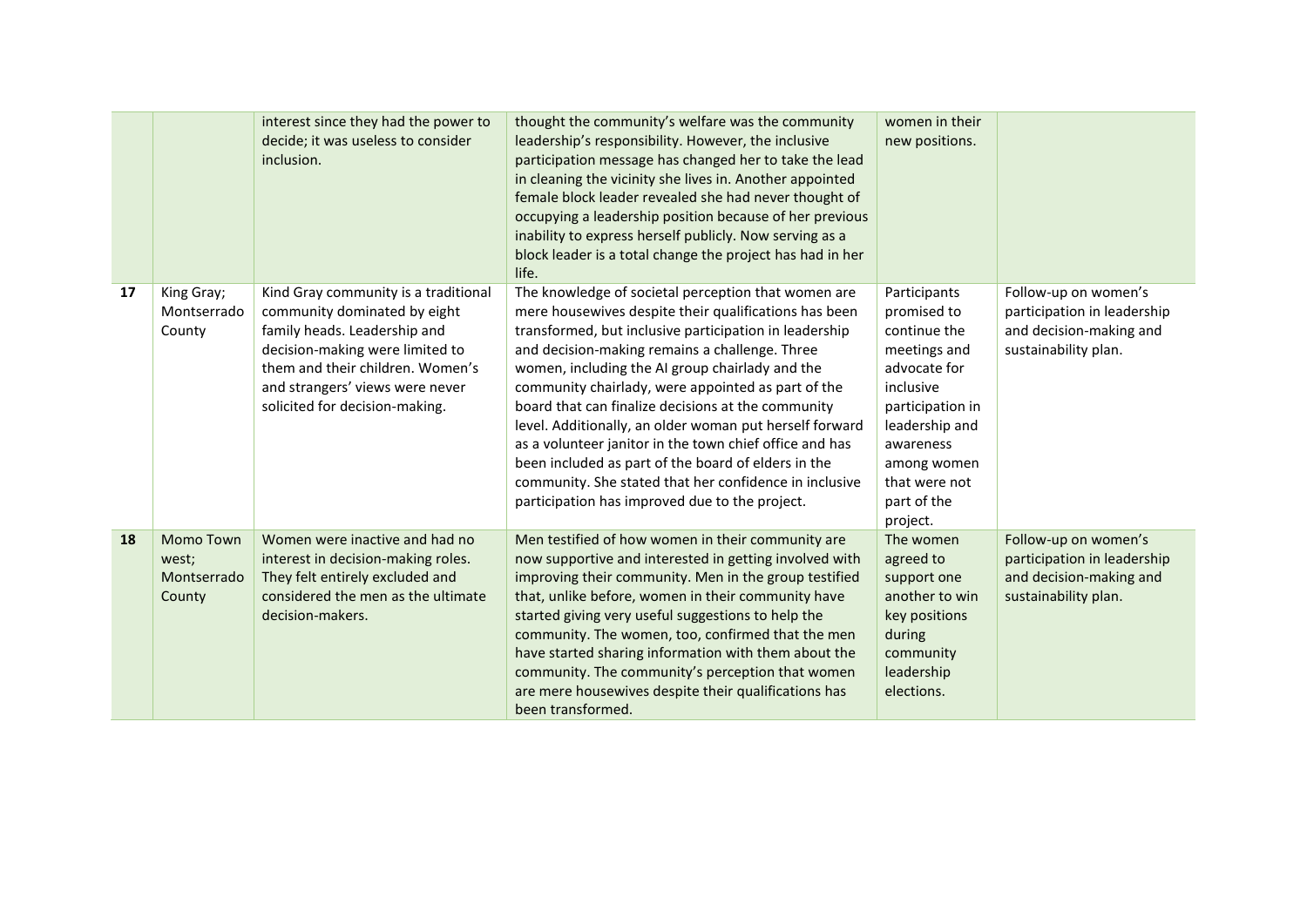| 19 | Parker<br>Corner;<br>Montserrado<br>County | There was a deficient level of civic<br>engagement and a lack of trust.<br>Women and girls were marginalized<br>from participating in leadership and<br>decision-making processes. | The project has already opened the women's eyes.<br>Before, women shied away from leadership and<br>responsibility in the community's affairs. Now, they are<br>coming forth to participate in making decisions for the<br>community, as noted by the community chairman. Four<br>women became part of the community board of elders,<br>while another woman was appointed to lead the<br>community election committee. | The community<br>elections are<br>scheduled for<br>June 2022, and<br>women started<br>mobilizing to<br>vie for some<br>positions.                                                                                   | Follow-ups are needed on<br>the participation of women<br>in the upcoming community<br>elections in June 2022.                                                      |
|----|--------------------------------------------|------------------------------------------------------------------------------------------------------------------------------------------------------------------------------------|-------------------------------------------------------------------------------------------------------------------------------------------------------------------------------------------------------------------------------------------------------------------------------------------------------------------------------------------------------------------------------------------------------------------------|---------------------------------------------------------------------------------------------------------------------------------------------------------------------------------------------------------------------|---------------------------------------------------------------------------------------------------------------------------------------------------------------------|
| 20 | West Point;<br>Montserrado<br>County       | Women thought men were the<br>ultimate decision-makers. They were<br>inactive, wholly excluded, and had<br>no interest in decision-making roles.                                   | Previously, all leadership positions were held by men.<br>As a result of the AI meetings, the township<br>commissioner, a blocker in the project, changed his<br>perceptions and appointed three women (Block leader,<br>Member of the community board of elders, and<br>Advisory). The community leadership headed by the<br>commissioner also promised to appoint more women<br>to leadership.                        | The community<br>leadership<br>promised to<br>appoint<br>additional<br>women to<br>leadership<br>positions, and<br>the women are<br>determined to<br>advocating for<br>participation in<br>community<br>leadership. | Follow-ups are needed to<br>guide the women's<br>leadership, the sustainability<br>plan, and the promise to<br>appoint additional women<br>to leadership positions. |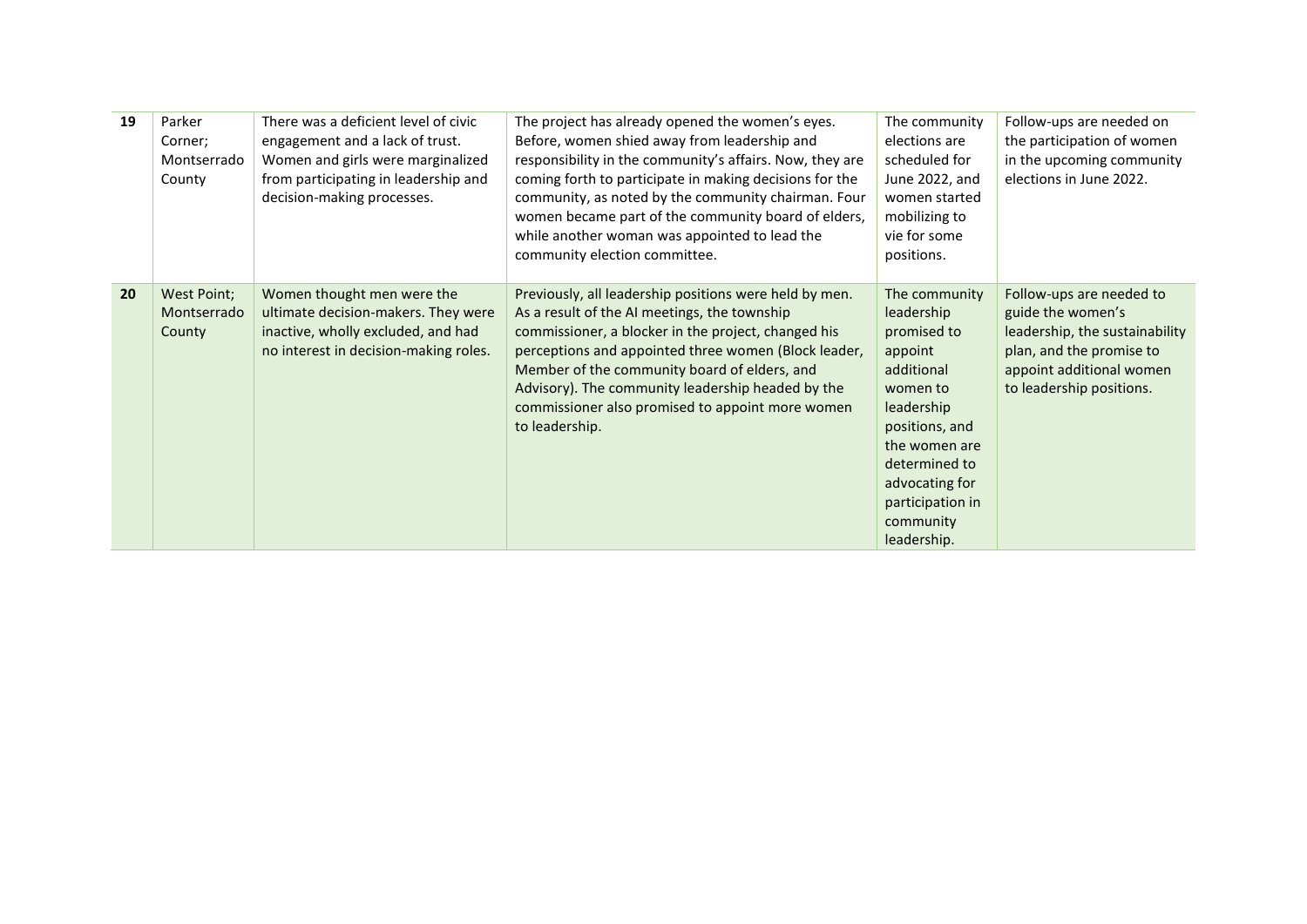### **Actors**

| S/N<br>Name<br>Community                                                             | Status /<br><b>Position</b>           | <b>Situation before intervention</b>                                                                                                                                                                                                                                                                                                                                                                                                                                 | <b>Changes observe (local</b><br>solutions, perceptions)                                                                                                                                                                                                                                          | Next steps /<br>agreements                                                                                                                                              | Follow up                                                                                                                                                                         |
|--------------------------------------------------------------------------------------|---------------------------------------|----------------------------------------------------------------------------------------------------------------------------------------------------------------------------------------------------------------------------------------------------------------------------------------------------------------------------------------------------------------------------------------------------------------------------------------------------------------------|---------------------------------------------------------------------------------------------------------------------------------------------------------------------------------------------------------------------------------------------------------------------------------------------------|-------------------------------------------------------------------------------------------------------------------------------------------------------------------------|-----------------------------------------------------------------------------------------------------------------------------------------------------------------------------------|
| 1<br>Gbelekpelai;<br><b>Bong County</b>                                              | Businessman;<br><b>Blocker</b>        | This actor is a businessman. He has a<br>considerable influence due to his business<br>as a mobile money transactor. He believed<br>that women should not hold civic or<br>political positions. His negative influence<br>could hugely undermine any effort to<br>support women's participation in<br>leadership. He believed that women's<br>roles should be limited to collecting<br>firewood, fetching water, cooking,<br>washing clothes, and caring for family. | The actor has committed to<br>cooperating with the<br>community leadership to<br>promote women's<br>involvement in decision-<br>making. He plays a key<br>advocacy role in the<br>appointment of women to<br>local leadership positions.                                                          | He committed his<br>support to women's<br>leadership.                                                                                                                   | Because of his<br>strongly<br>oppositional<br>beliefs before the<br>intervention,<br>follow-up is<br>needed to ensure<br>his continued<br>commitment to<br>women's<br>leadership. |
| $\overline{2}$<br><b>SKT; Bong</b><br>County                                         | Traditional<br>Leader;<br>Blocker     | He strongly expressed that culture<br>completely prohibits women from<br>participating in public matters. He<br>believes a woman's role should be limited<br>to family work and emphasized that<br>women should be submissive and<br>obedient to their husbands. Anything<br>contrary to that is unacceptable to<br>society.                                                                                                                                         | He appointed a female<br>Assistant Town Chief and<br>promised to appoint<br>additional women for other<br>positions as long as they are<br>confident to step out for<br>leadership positions.                                                                                                     | He promised to<br>appoint additional<br>women for leadership<br>positions.                                                                                              | Follow-up is<br>needed to ensure<br>fulfillment of his<br>promise.                                                                                                                |
| $\overline{\mathbf{3}}$<br><b>West Point</b><br>Township;<br>Montserrado<br>- County | Township<br>commissione<br>r; Blocker | West point has seven zones, of which<br>males head six. The Commissioner of West<br>Point once refused to speak with the<br>project team during the scoping mission<br>to the community. This local leader was<br>candid about his opposition to women's<br>leadership for reasons he claimed were<br>personal and traditional.                                                                                                                                      | Using the AI "persistence kills<br>resistance" method, the<br>Honorable is now dedicated<br>to ensuring women are<br>included in the leadership<br>structure of the community.<br>Through the AI intervention,<br>Wea appointed three women<br>to local positions: Block<br>leader, Member of the | Even though the actor<br>has appointed women<br>as promised, more<br>female leadership is<br>needed for equal<br>participation in<br>leadership and<br>decision-making. | Because of his<br>strongly<br>oppositional<br>beliefs before the<br>intervention,<br>follow-up is<br>needed to ensure<br>his continued<br>commitment to<br>women's<br>leadership. |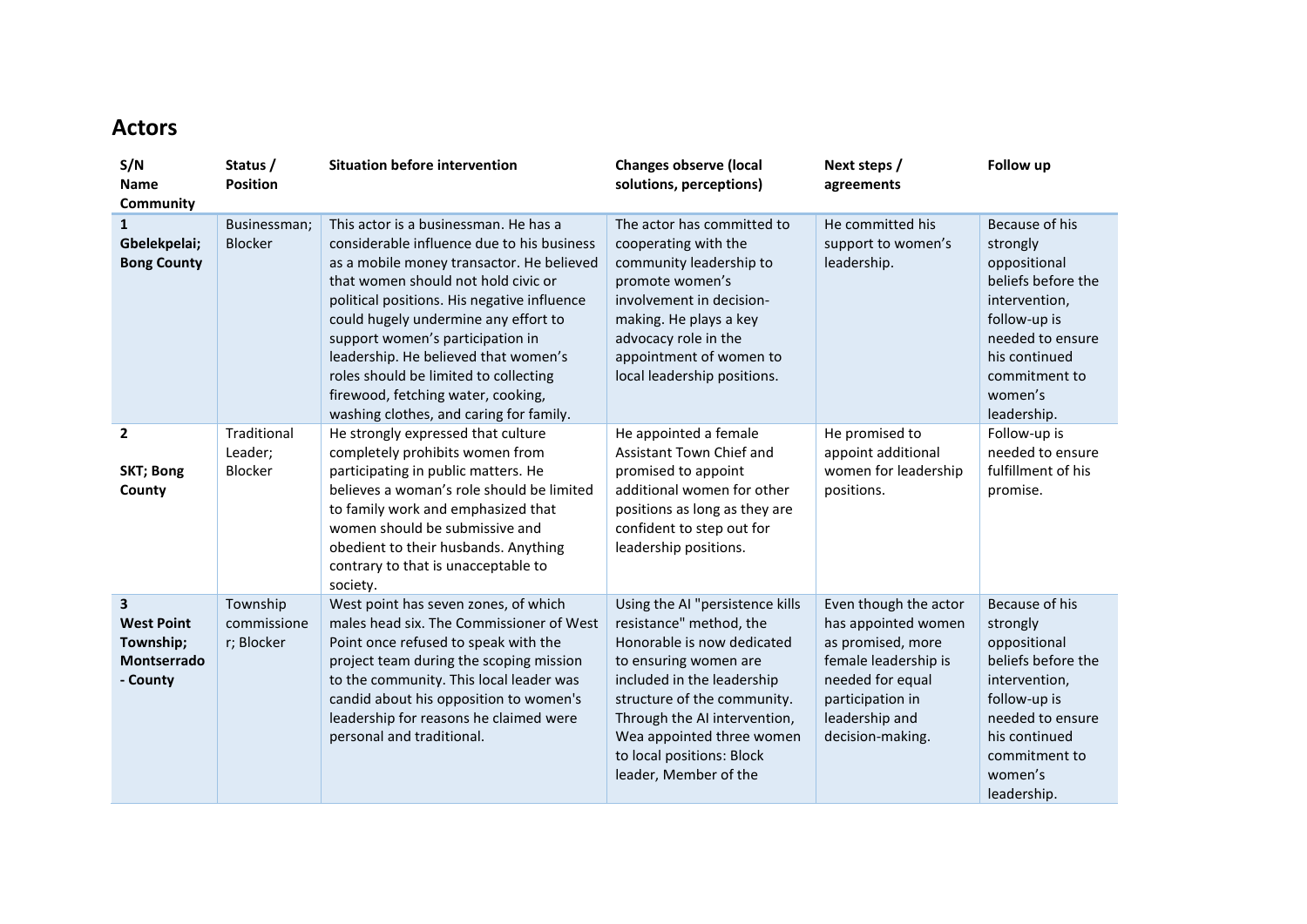|                                                     |                                       |                                                                                                                                                                                                | community board of elders,<br>and Advisor.                                                                                                                                                                                                                                                                                                                                                                                                                                                                                                                                                                                                                       |                                                                    |                                                                                                                                                                                   |
|-----------------------------------------------------|---------------------------------------|------------------------------------------------------------------------------------------------------------------------------------------------------------------------------------------------|------------------------------------------------------------------------------------------------------------------------------------------------------------------------------------------------------------------------------------------------------------------------------------------------------------------------------------------------------------------------------------------------------------------------------------------------------------------------------------------------------------------------------------------------------------------------------------------------------------------------------------------------------------------|--------------------------------------------------------------------|-----------------------------------------------------------------------------------------------------------------------------------------------------------------------------------|
| 4<br><b>Blameyea</b><br><b>Town; Bong</b><br>County | Traditional<br>Leader;<br>Blocker     | The actor is head of traditional leaders. He<br>intimidated his wife with traditional<br>threats. She resigned from the town chief<br>position and he took over the position<br>from his wife, | He changed his perception of<br>women's leadership and is<br>now encouraging women to<br>lead alongside men. During<br>our early visits, he strongly<br>opposed women's leadership,<br>claiming that the tradition<br>does not provide for women<br>to occupy top positions<br>because of the secret nature<br>of the tradition, which limits<br>women's involvement. After<br>attending several AI meetings,<br>he accepted the idea of<br>inclusive decision making,<br>willingly resigned and gave<br>the town chief position back<br>to his wife.<br>He also advocated for<br>appointing three female<br>quarter chiefs, who were<br>subsequently appointed. | He committed to<br>supporting women's<br>leadership.               | Because of his<br>strongly<br>oppositional<br>beliefs before the<br>intervention,<br>follow-up is<br>needed to ensure<br>his continued<br>commitment to<br>women's<br>leadership. |
| 5<br>Goba-Chop;<br>Montserrado<br>County            | Community<br>Co-Chairman;<br>Blocker  | He opposed women's participation in<br>leadership and decision-making because<br>women's roles should be limited to<br>domestic services.                                                      | The AI meeting has<br>transformed the actor's<br>perception of women's<br>leadership and participation<br>in decision-making. He played<br>a leading role in appointing<br>two women as block leaders<br>and another woman as<br>financial secretary.                                                                                                                                                                                                                                                                                                                                                                                                            | He promised to<br>advocate for women's<br>leadership.              | Needs follow-up to<br>ensure continued<br>commitment.                                                                                                                             |
| 6<br><b>BAY</b><br>Community;                       | Former youth<br>president;<br>Blocker | He was opposed to female leadership and<br>used his influence to disrupt female<br>leadership activities in his community. He                                                                  | The former youth leader has<br>accepted the idea of inclusive<br>participation in decision-                                                                                                                                                                                                                                                                                                                                                                                                                                                                                                                                                                      | The blocker is in the<br>improvement stage<br>with a lot needed to | More mentoring<br>and follow-up are<br>needed to on the                                                                                                                           |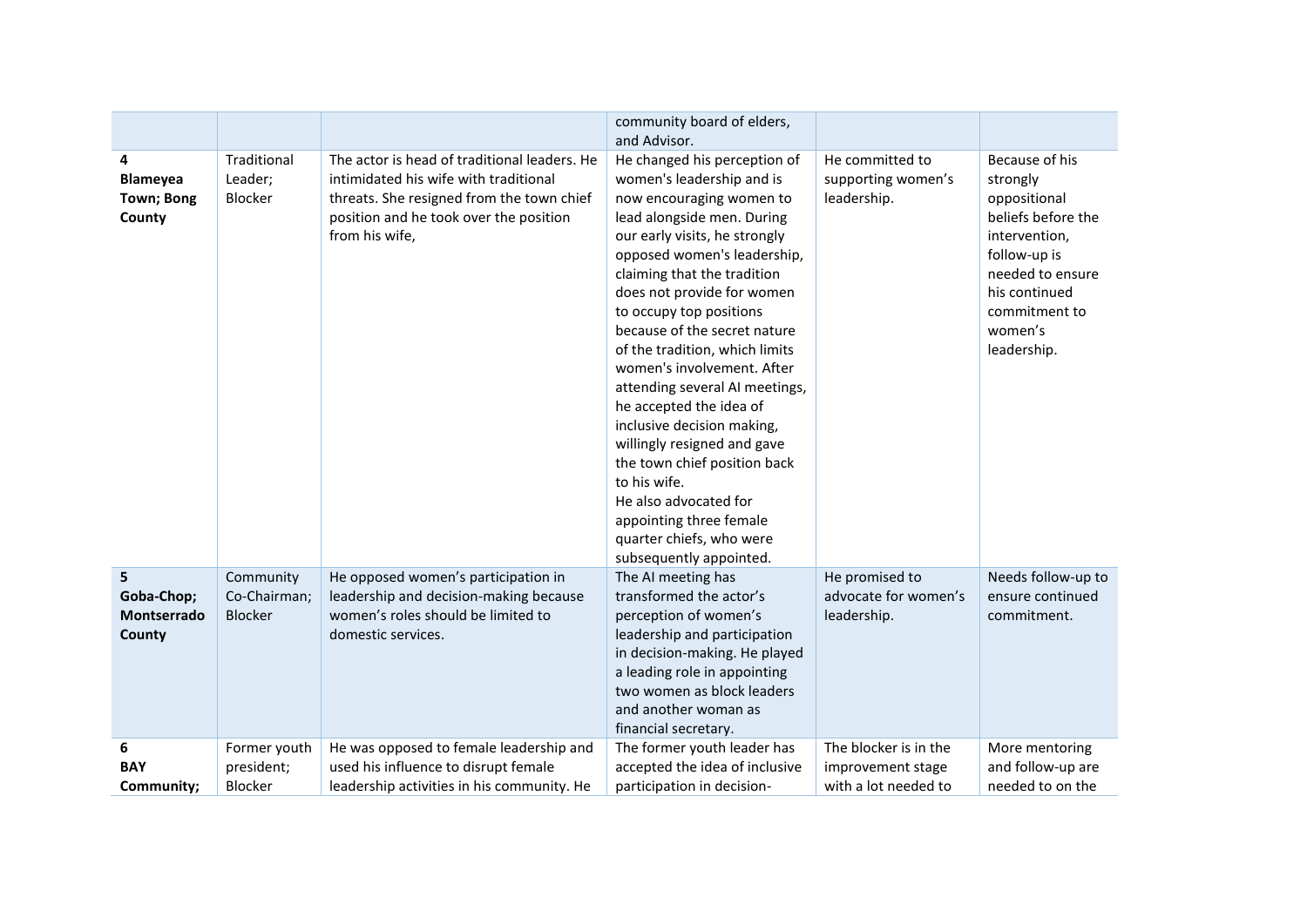| Montserrado<br>County                                                   |                                   | believed that women should stick to<br>domestic services.                                                                                                                                                                                                                                                                                        | making and no longer uses his<br>influence to set up his<br>followers against female<br>leadership. His perception of<br>inclusive participation in<br>leadership and decision-<br>making is improving. | transform his<br>perception of equal<br>and inclusive<br>participation in<br>leadership and<br>decision-making.                                                                        | acceptance of the<br>former youth<br>leader for women<br>equal and inclusive<br>participation in<br>leadership and<br>decision-making.                       |
|-------------------------------------------------------------------------|-----------------------------------|--------------------------------------------------------------------------------------------------------------------------------------------------------------------------------------------------------------------------------------------------------------------------------------------------------------------------------------------------|---------------------------------------------------------------------------------------------------------------------------------------------------------------------------------------------------------|----------------------------------------------------------------------------------------------------------------------------------------------------------------------------------------|--------------------------------------------------------------------------------------------------------------------------------------------------------------|
| $\overline{\mathbf{z}}$<br><b>Bentol City;</b><br>Montserrado<br>County | City Mayor;<br><b>Blocker</b>     | She has decision-making power and the<br>authority to ensure women's participation<br>in leadership but had no interest in<br>promoting women's civic and political<br>leadership.                                                                                                                                                               | She is protective of her<br>position. She firmly believes<br>that her leadership is not<br>limited to a particular group<br>of people and therefore does<br>not want to support women<br>specifically.  | No sign of<br>commitment to<br>promoting women's<br>leadership, but She<br>promised to open her<br>office door to enable<br>women have access to<br>information about the<br>community | A lot of monitoring<br>and follow-up are<br>needed on the<br>promise to include<br>other women in<br>decision-making<br>processes at the<br>community level. |
| 8<br>Suakoko;<br><b>Bong County</b>                                     | Paramount<br>Chief;<br>Blocker    | He has the authority and control over<br>decisions and leadership at the civic level<br>in the district but did not see the<br>significance of women's participation in<br>leadership and decision-making. He firmly<br>believed that women are weak-minded<br>and should not be trusted with decision-<br>making roles.                         | Yet to be determined -<br>update will be provided in<br>next progress report.                                                                                                                           |                                                                                                                                                                                        |                                                                                                                                                              |
| 9<br><b>BAY</b><br>Community;<br>Montserrado<br>County                  | Clan Chief;<br>Enabler            | He has the authoritative power to appoint<br>women to civic and political positions in<br>the clan. Unlike other leaders, he had no<br>problem with women's participation in<br>leadership and decision-making. Due to<br>his opposing views, he does not have a<br>close relationship with the youth leader<br>(blocker) in the same community. | He set up a committee<br>comprising four women for<br>mediation and women<br>representation in his office<br>and provided the necessary<br>support to the female leaders<br>in the community.           | He promised to<br>advocate for equal and<br>inclusive participation<br>in leadership and<br>decision-making.                                                                           | Follow-up is<br>needed on his<br>commitment to<br>equal and inclusive<br>participation in<br>leadership and<br>decision-making.                              |
| 10<br>Parker<br>Corner;                                                 | Community<br>Chairman;<br>Enabler | He has the authority to ensure women's<br>participation in leadership and decision-<br>making at the community level. He always                                                                                                                                                                                                                  | He has been fully involved in<br>organizing the AI meetings<br>and reminding participants<br>about the schedule. Under his                                                                              | He promised to always<br>advocate for women's<br>inclusion in leadership<br>and decision-making                                                                                        | Follow-up on his<br>promise to<br>encourage and<br>work with women                                                                                           |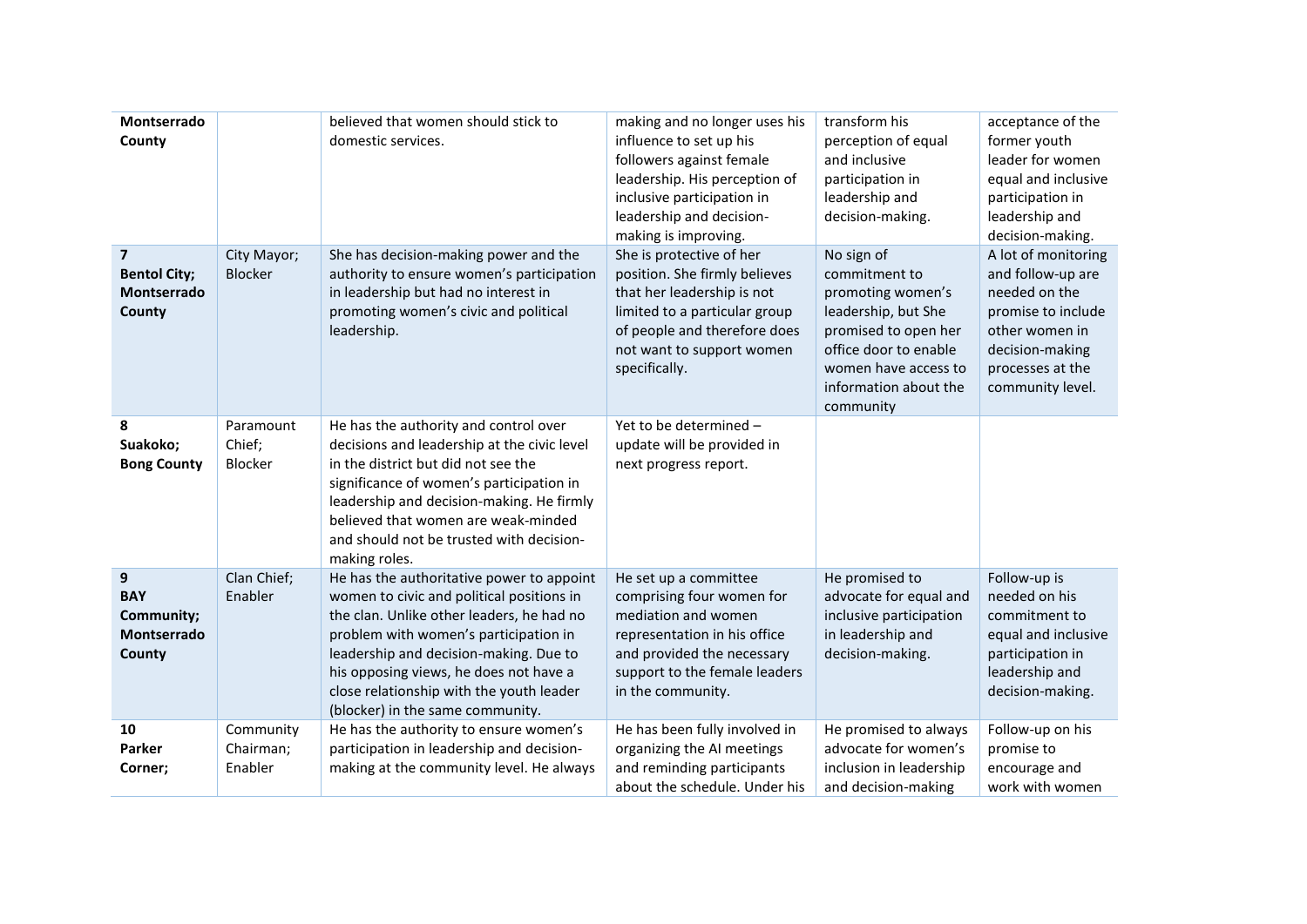| Montserrado<br>County                             |                                  | invited women to participate in decision-<br>making for the community.                                                                                                                                                                                                                                                                                                                                                                               | chairmanship, four women<br>have become part of the<br>community council of elders,<br>and another woman was<br>appointed as head of the<br>community election<br>committee.                                                                                                                                                                                                                 | processes at the<br>community level.                                                                                                                           | for their<br>participation in the<br>leadership and<br>decision-making at<br>the community<br>level.                                                                              |
|---------------------------------------------------|----------------------------------|------------------------------------------------------------------------------------------------------------------------------------------------------------------------------------------------------------------------------------------------------------------------------------------------------------------------------------------------------------------------------------------------------------------------------------------------------|----------------------------------------------------------------------------------------------------------------------------------------------------------------------------------------------------------------------------------------------------------------------------------------------------------------------------------------------------------------------------------------------|----------------------------------------------------------------------------------------------------------------------------------------------------------------|-----------------------------------------------------------------------------------------------------------------------------------------------------------------------------------|
| 11<br>Chocolate<br>City;<br>Montserrado<br>County | Pastor;<br>Enabler               | The impact of his religious work as a<br>pastor makes the community very<br>dependent on him for fair judgment,<br>mediation, and critical decisions.                                                                                                                                                                                                                                                                                                | Very resourceful in motivating<br>women to participate in<br>leadership and decision-<br>making. He has been<br>encouraging more women to<br>vie for key leadership<br>positions at the community<br>level.                                                                                                                                                                                  | Is committed to<br>working with women<br>to vie and occupy key<br>elected positions in<br>the community.                                                       | Follow-up is<br>needed on his<br>commitment to<br>work with women<br>to vie and occupy<br>key elected<br>positions in the<br>community.                                           |
| 12<br>King Gray;<br>Montserrado<br>County         | Town Chief;<br>Enabler           | He has authority and control over<br>decisions and leadership at the<br>community level. He supported equal<br>participation in leadership and decision-<br>making. He is very young and has a voice<br>of command among the elders (decision-<br>makers), youth and women because of his<br>hard work and diligence. Eight family<br>heads dominate the community, so<br>leadership and decision-making were<br>limited to them and their children. | He managed to include<br>women in leadership and<br>decision-making processes in<br>a traditional community<br>where women's and<br>strangers' views were never<br>solicited. Three women are<br>now part of the board that<br>can finalize decisions at the<br>community level. The<br>community dwellers have<br>accepted this as great change<br>in the governance of their<br>community. | He promised to<br>include more women<br>in the leadership<br>structure and mentor<br>them to remain part<br>even when he no<br>longer serves as town<br>chief. | Follow-up on his<br>promise to include<br>more women in<br>the leadership<br>structure and<br>mentor them to<br>remain part even<br>when he no longer<br>serves as town<br>chief. |
| 13<br><b>Careys burg</b><br><b>Manneh</b><br>Town | Community<br>Chairman<br>Enabler | He is influential and has the authority to<br>appoint leaders at the community level.<br>He initiated several activities for<br>community-based support, including an<br>adult literacy program among women in<br>the community.                                                                                                                                                                                                                     | Has been taking the initiative<br>in motivating women to<br>participate in AI meetings.<br>Despite other engagements,<br>he frequently attended the<br>women's meeting and helped                                                                                                                                                                                                            | He promised to<br>include additional<br>women in the<br>community leadership<br>structure.                                                                     | Follow-up is<br>needed on the<br>promise to include<br>additional women<br>in the community                                                                                       |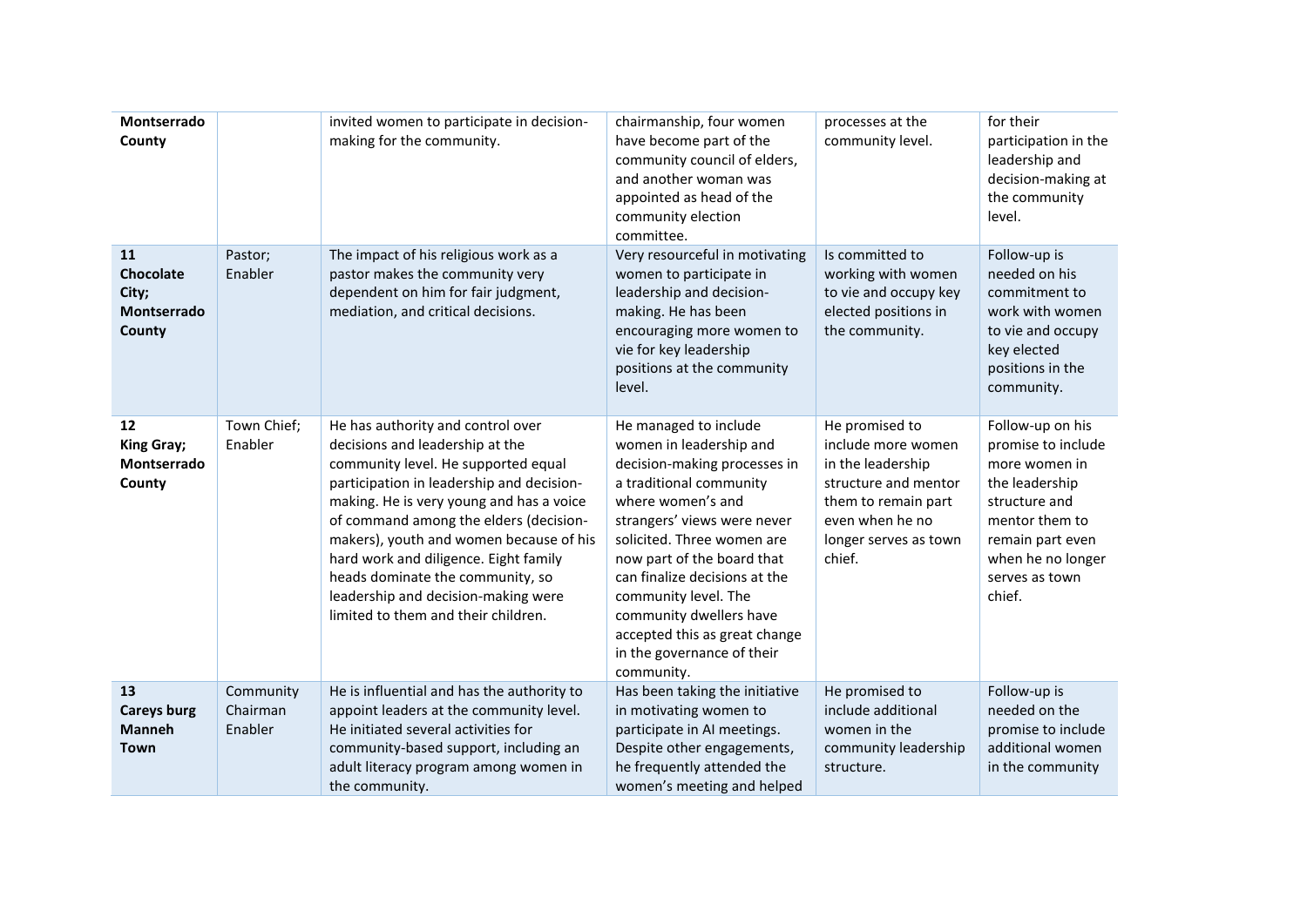|                                       |                                              |                                                                                                                                                                                                                                                                                        | translate the discussion into<br>the Kpelle vernacular. One<br>woman was appointed as<br>Assistant Town Chief. | leadership<br>structure. |
|---------------------------------------|----------------------------------------------|----------------------------------------------------------------------------------------------------------------------------------------------------------------------------------------------------------------------------------------------------------------------------------------|----------------------------------------------------------------------------------------------------------------|--------------------------|
| 14<br>Montserrado<br>County           | Superintende<br>nt; Enabler                  | She has the authority to ensure inclusive<br>participation in leadership and decision-<br>making at civil and political levels in the<br>county.                                                                                                                                       | Yet to be determined -<br>update will be provided in<br>next progress report.                                  |                          |
| 15<br>Gbarnga,<br><b>Bong County</b>  | Paramount<br>Chief;<br>Enabler               | She is an uneducated female in leadership<br>and decision-making. She is a role model<br>to the many female that think only<br>educated people can be a leader.                                                                                                                        | Yet to be determined -<br>update will be provided in<br>next progress report.                                  |                          |
| 16<br><b>Bong County</b>              | Superintende<br>nt; Enabler                  | She has the authority to ensure inclusive<br>participation in leadership and decision-<br>making at civil and political levels in the<br>county.                                                                                                                                       |                                                                                                                |                          |
| 17<br>Gbarnga,<br><b>Bong County</b>  | City Mayor;<br>Enabler                       | She has the authority and control over<br>decisions and leadership at the<br>community level. But internal rankling<br>that include female lack of support to<br>women leadership discourage her idea<br>about equal and inclusive participation in<br>leadership and decision making. | Yet to be determined -<br>update will be provided in<br>next progress report.                                  |                          |
| 18<br>Gbartala,<br><b>Bong County</b> | <b>District</b><br>Commissione<br>r; Enabler | She has the authority and control over<br>decisions and leadership at civic and<br>political levels in the district. She has a<br>strong desire to support women's<br>participation in leadership and decision-<br>making.                                                             | Yet to be determined -<br>update will be provided in<br>next progress report.                                  |                          |
| 19<br>Suakoko,<br><b>Bong County</b>  | <b>District</b><br>Commissione<br>r; Enabler | He has the authority and control over<br>decisions and leadership at the district<br>level. He favors inclusive participation and<br>has a strong desire to support women's<br>participation in leadership and decision-<br>making.                                                    | Yet to be determined -<br>update will be provided in<br>next progress report.                                  |                          |